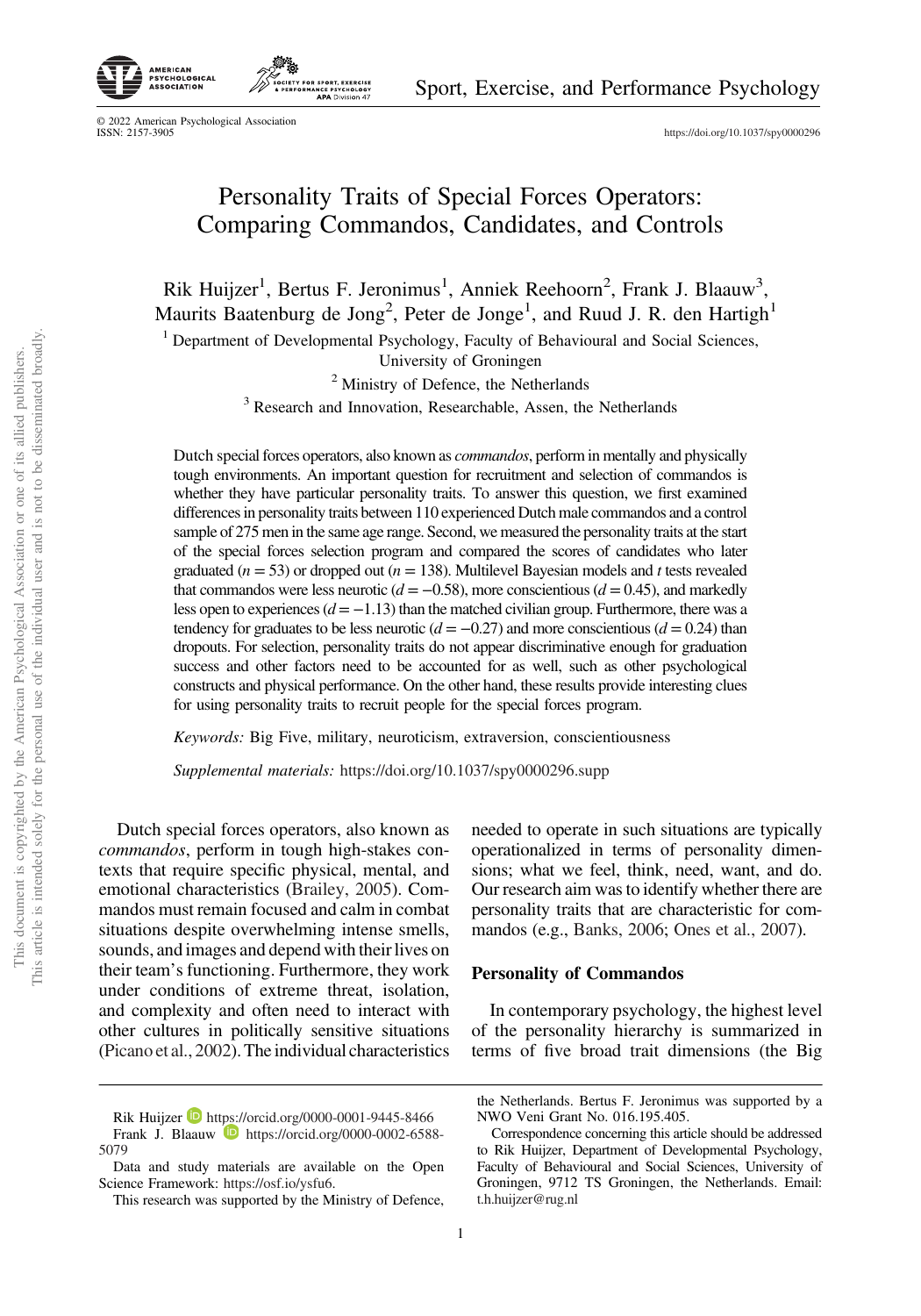Five): Neuroticism, Extraversion, Openness to Experience, Agreeableness, and Conscientiousness (John et al., 2010, see also Table 1). Since the Second World War, the United States of America (U.S.) selects commandos on their emotional and interpersonal traits (emotional stability, social relations, and security), intelligence processing (effective intelligence quotient [IQ], observing and reporting), and agency/surgency (motivation for assignment, energy and initiative leadership, physical ability; see Banks, 2006; Picano et al., 2002). This procedure suggests that emotional stability (low neuroticism) and extraversion (activity and sociability) are key personality competencies for success in high-risk operational personnel, next to cognitive abilities. However, so far, few studies examined the personality traits of commandos and quantified how they actually compare to civilian samples.

In one of those studies, personality trait scores among 139 U.S. Navy Sea-Air-Land (SEAL) operators were compared to scores of U.S. civilians (Braun et al., 1994). In line with the abovementioned key personality competencies, SEALs reported lower average neuroticism and agreeableness scores than civilians, but higher conscientiousness and extraversion. Additionally, more experienced SEALs reported higher conscientiousness. Although research on the personality traits of commandos is scarce, several studies examined Big Five measures of other military personnel and police officers who work in highstakes contexts. For instance, a sample of 57 Swedish counterterrorism intervention unit police officers showed lower mean neuroticism scores (Cohen's  $d = 0.70$ ) and more extraversion  $(d = 0.70)$  and conscientiousness  $(d = 0.40)$  than the general Swedish population (Tedeholm et al., 2021). Furthermore, a comparison of 268 French military candidates with 447 students indicated that candidates reported lower openness  $(d =$ 2.04) than the students (Rolland et al., 1998). Similarly, people who entered the German military were marked by lower openness  $(d = 0.15)$ with a propensity score model) than people who did not enter the military (Jackson et al., 2012). The large differences between the studies in terms of effect sizes could arise from differences in sampling or methodology. For example, Jackson et al. (2012) used propensity score matching which may have increased bias and imbalance (King & Nielsen, 2019).

In Figure 1, we visually summarized studies of personality traits of workers in high-stakes contexts, such as special forces units (Fountoulakis et al., 2014; Jackson et al., 2012; Rolland et al., 1998; Sørlie et al., 2020; Tedeholm et al., 2021). This shows that high-stakes context workers score relatively high on conscientiousness and low on neuroticism compared to control groups. Differences in the other personality traits were less consistent. This could indicate that there is not strictly one personality trait that allows people to be proficient in high-stakes contexts. However, little is known about how commandos and civilian men with a similar age and background actually differ in their personality traits. Therefore, our first research question was how do the personality traits of experienced commandos differ from those of a matched sample of civilians in the general population?

# Assessments and Measures

Next to the question of how commandos differ from civilians, we examined whether personality

| Big five domain   | High-scoring individuals tend to be                                                                          |  |  |
|-------------------|--------------------------------------------------------------------------------------------------------------|--|--|
| Neuroticism       | Emotionally unstable, anxious, self-conscious, vulnerable, and experiencing negative<br>affect.              |  |  |
| Extraversion      | Sociable, assertive, energetic, excitement seeking, risk-taking, and experiencing<br>positive affect.        |  |  |
| <b>Openness</b>   | Perceptive, creative, reflective, flexible, curious, and appreciative of fantasy, esthetics,<br>and novelty. |  |  |
| Agreeableness     | Kind, cooperative, altruistic, trustworthy, trusting, generous, and empathic.                                |  |  |
| Conscientiousness | Ordered, dutiful (norms/rules), self-disciplined, reliable, persistent, and achievement<br>oriented.         |  |  |

Table 1 *De*fi*nition of Personality Based on the Big Five*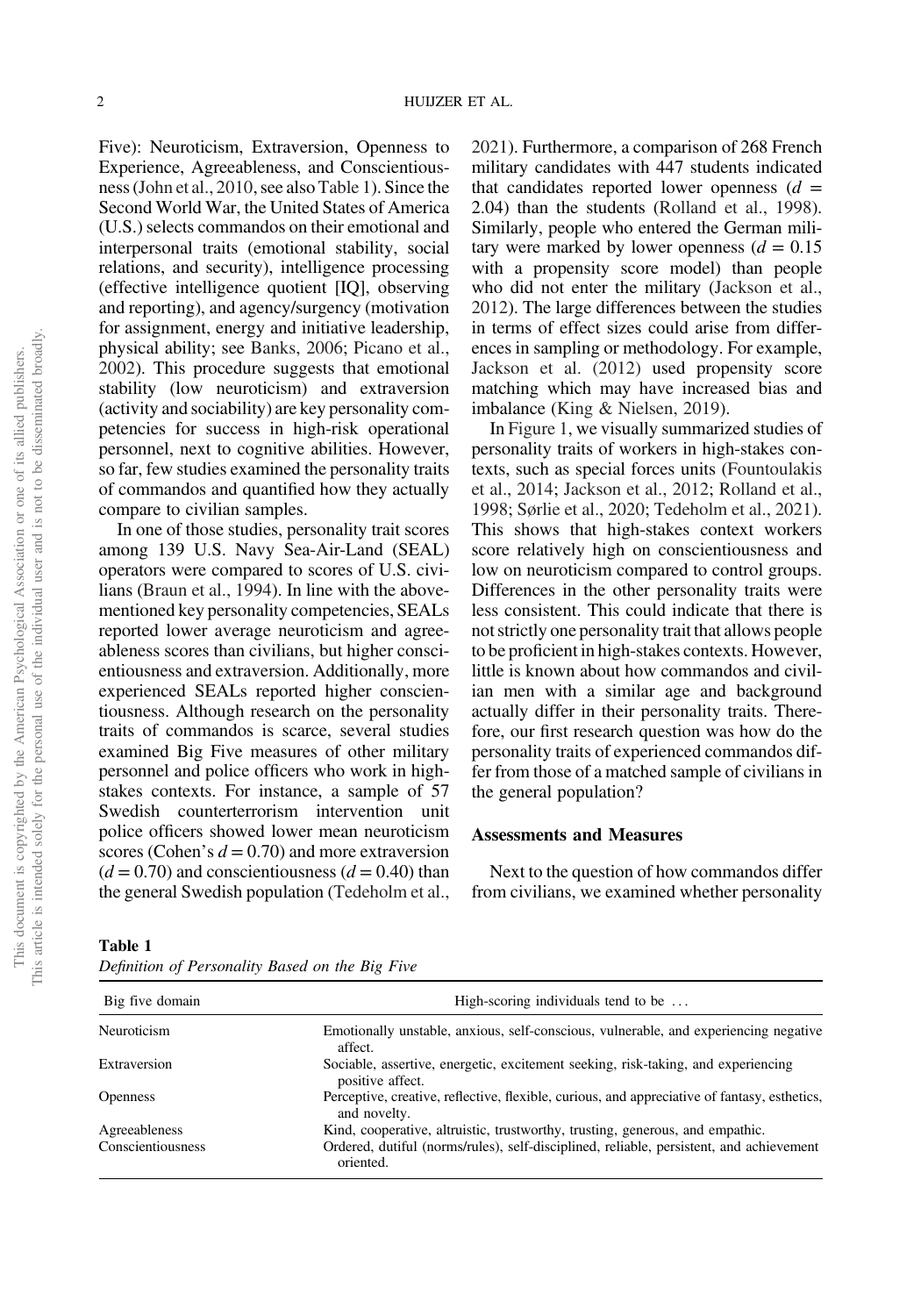## Figure 1

## *An Informal Review of Personality Traits of Workers in High-Stakes Contexts Compared to Civilians*

|   | Rolland et al. (1998) - French Students (n=447)             |    |            |
|---|-------------------------------------------------------------|----|------------|
| N | Fountoulakis et al. (2014) - Greek Civilians (n=734)        |    |            |
|   | Jackson et al. (2012) - German Civilians (n=1016)           |    |            |
|   | Tedeholm et al. (2021) - Swedish Normative Sample (n=230)   |    |            |
|   | Jackson et al. (2012) - German Military Recruits (n=245)    |    |            |
|   | Sørlie et al. (2020) - Norwegian Military Recruits (n=2264) |    |            |
|   | Rolland et al. (1998) - French Military Recruits (n=268)    |    |            |
|   | Tedeholm et al. (2021) - Swedish CTIU Police (n=57)         |    |            |
|   |                                                             |    |            |
|   | Rolland et al. (1998) - French Students (n=447)             |    |            |
|   | Fountoulakis et al. (2014) - Greek Civilians (n=734)        |    |            |
|   | Jackson et al. (2012) - German Civilians (n=1016)           |    |            |
| Е | Tedeholm et al. (2021) - Swedish Normative Sample (n=230)   |    |            |
|   | Jackson et al. (2012) - German Military Recruits (n=245)    |    |            |
|   | Sørlie et al. (2020) - Norwegian Military Recruits (n=2264) |    |            |
|   | Rolland et al. (1998) - French Military Recruits (n=268)    |    |            |
|   | Tedeholm et al. (2021) - Swedish CTIU Police (n=57)         |    |            |
|   | Rolland et al. (1998) - French Students (n=447)             |    |            |
|   | Fountoulakis et al. (2014) - Greek Civilians (n=734)        |    |            |
|   | Jackson et al. (2012) - German Civilians (n=1016)           |    |            |
|   | Tedeholm et al. (2021) - Swedish Normative Sample (n=230)   |    |            |
| Ω | Jackson et al. (2012) - German Military Recruits (n=245)    |    |            |
|   | Sørlie et al. (2020) - Norwegian Military Recruits (n=2264) |    |            |
|   | Rolland et al. (1998) - French Military Recruits (n=268)    |    |            |
|   | Tedeholm et al. (2021) - Swedish CTIU Police (n=57)         |    |            |
|   | Rolland et al. (1998) - French Students (n=447)             |    |            |
|   | Fountoulakis et al. (2014) - Greek Civilians (n=734)        |    |            |
|   | Jackson et al. (2012) - German Civilians (n=1016)           |    |            |
|   | Tedeholm et al. (2021) - Swedish Normative Sample (n=230)   |    |            |
| А | Jackson et al. (2012) - German Military Recruits (n=245)    |    |            |
|   | Sørlie et al. (2020) - Norwegian Military Recruits (n=2264) |    |            |
|   | Rolland et al. (1998) - French Military Recruits (n=268)    |    |            |
|   | Tedeholm et al. (2021) - Swedish CTIU Police (n=57)         |    |            |
|   |                                                             |    |            |
|   | Rolland et al. (1998) - French Students (n=447)             |    |            |
|   | Fountoulakis et al. (2014) - Greek Civilians (n=734)        |    |            |
|   | Jackson et al. (2012) - German Civilians (n=1016)           |    |            |
| С | Tedeholm et al. (2021) - Swedish Normative Sample (n=230)   |    |            |
|   | Jackson et al. (2012) - German Military Recruits (n=245)    |    |            |
|   | Sørlie et al. (2020) - Norwegian Military Recruits (n=2264) |    |            |
|   | Rolland et al. (1998) - French Military Recruits (n=268)    |    |            |
|   | Tedeholm et al. (2021) - Swedish CTIU Police (n=57)         |    |            |
|   |                                                             | 96 | 144<br>192 |

## Personality score

*Note*. The means and standard errors (*SE*s) for personality scores obtained in previous research. The upper four studies focused on high-stakes military contexts and the lower four focused on civilian populations (control groups). The means and *SE*s are similar to independent samples *t* tests. Scores were transformed to the range [1, 5], resulting in a total score in the range [48, 240]. For example, studies scored in the range [0, 4] have lower bound  $l = 0$  and upper bound  $u = 196$ . Any mean *m* in the range [*l*, *u*] was transformed to a mean *m*' in the range [48, 240] via *m*' = 48 + ((*m*−l)/(*u*−l)) · (240−48). Similarly, any standard deviation *s* was transformed to *s*' via  $s' = (s/(u-1)) \cdot (240-48)$ . The ranges for Fountoulakis et al. (2014), Jackson et al. (2012), Sørlie et al. (2020), and Tedeholm et al. (2021) were, respectively, [0, 192], [0, 4], [0, 192], and [0, 192] and obtained by author correspondence. N = neuroticism; E = extraversion; O = openness; A = agreeableness; C = conscientiousness. See the online article for the color version of this figure.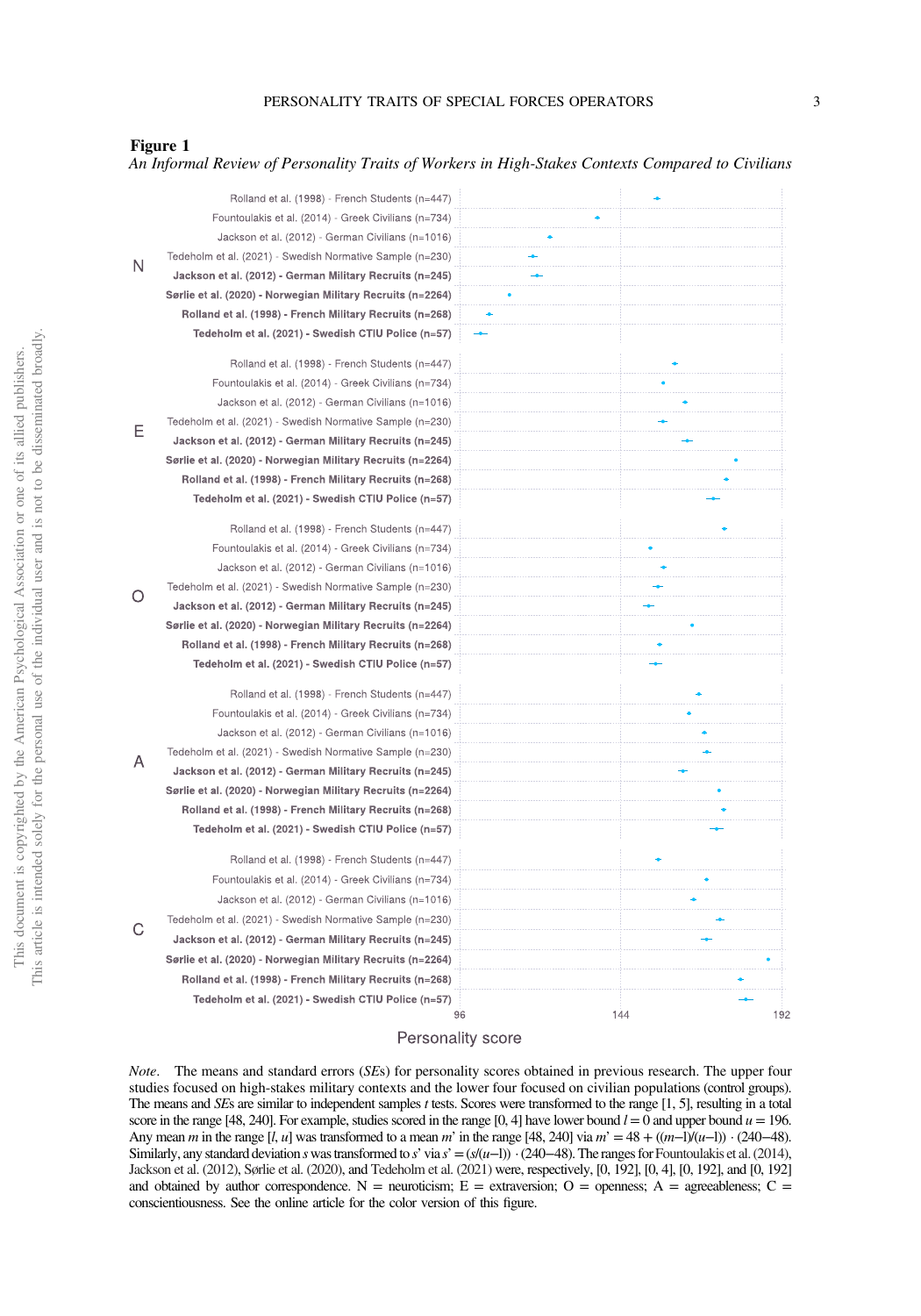traits of candidates, who successfully completed the selection program, differed from those who dropped out. Personality assessments are often part of the special forces selection procedure (e.g., Hartmann et al., 2003; Saxon et al., 2020), but relatively little scientific research has been conducted on this topic. Specifically focusing on the Big Five domains, a study by McDonald et al. (1990) shows that U.S. graduates scored lower on neuroticismthan the dropouts. Another U.S. study on reconnaissance Marines found that higher extraversion was associated with graduation (Saxon et al., 2020). Other studies focused on the Big Five personality traits on the facet level, which are more narrow personality dimensions. For example, Picano et al. (2002) studied elite military personnel screened for a nonroutine military assignment and identified two facet traits that predicted success: "activity" in the extraversion domain (E4, being lively) and "straightforwardness" in the agreeable domain (A2, having high morale). Training completion in the Norwegian naval special forces was not associated with any of the Big Five domains or facets (Hartmann et al., 2003; Hartmann & Grønnerød, 2009), in discord with the findings by McDonald et al. (1990), Picano et al. (2002), and Saxon et al. (2020).

When looking at less extreme contexts, a lower neuroticism score and a higher agreeableness score were found to be related to graduation in the Canadian forces basic training (Lee et al., 2011). In the Netherlands, a large study of multiple data sets showed that successful military candidates were more likely to score high on extraversion, conscientiousness, agreeableness, and openness and low on neuroticism (van der Linden et al., 2011). A meta-analysis on military aviators showed that lower neuroticism and higher extraversion scores were related to training success (Campbell et al., 2010). Despite the frequent measurement of personality in special forces training programs, the degree to which the outcomes can be used for selection in such programs remains unclear. Overall, most research suggests that successful commando candidates were less likely to be neurotic and more likely to be extraverted and agreeable (e.g., Jackson et al., 2012), but not all commando studies supported these differences (e.g., Hartmann & Grønnerød, 2009). Therefore, the present study examines whether and which personality differences predict success during the commando selection

procedure in the Netherlands. More specifically, we examined whether graduates and dropouts of the special forces selection program could be distinguished based on their measured personality traits.

### The Present Study

The purpose of the present study was to examine whether measured personality traits differ between (a) commandos and civilians and (b) graduates and dropouts. We therefore examined the personality of a sample of Dutch male commandos, a matched control group from the Dutch population, and candidates in the special forces selection program. Our first hypothesis was that commandos reported lower neuroticism, higher conscientiousness, and more extraversion than civilians (see Braun et al., 1994; Rolland et al., 1998; Tedeholm et al., 2021). No differences in agreeableness and openness were expected. Our second hypothesis was that graduates report lower neuroticism than dropouts (Campbell et al., 2010; Lee et al., 2011; McDonald et al., 1990) and more extraversion and agreeableness (Campbell et al., 2010; Hartmann et al., 2003; Lee et al., 2011; Picano et al., 2002; Saxon et al., 2020). No specific expectations were set for openness to experience and conscientiousness.

#### Method

### Participants

Data from the, exclusively male, commandos and candidates were obtained via the Commando Corps of the Royal Netherlands Army. Commandos were approached by email, including an information letter about the study. We received active consent from 110 experienced commandos, that is, commandos who successfully finished the entire special forces training. The matched controls were derived from a large Dutch crowd-sourced data set (van der Krieke et al., 2016) from which 275 males aged 18–35 were selected ( $M_{\text{age}} = 27.7$ ,  $SD_{\text{age}} = 4.62$ ). New candidates were invited to participate in this study during their preselection training. Both candidates and instructors were informed that participation was completely voluntary and that their participation and results would not be used for selection purposes. All candidates actively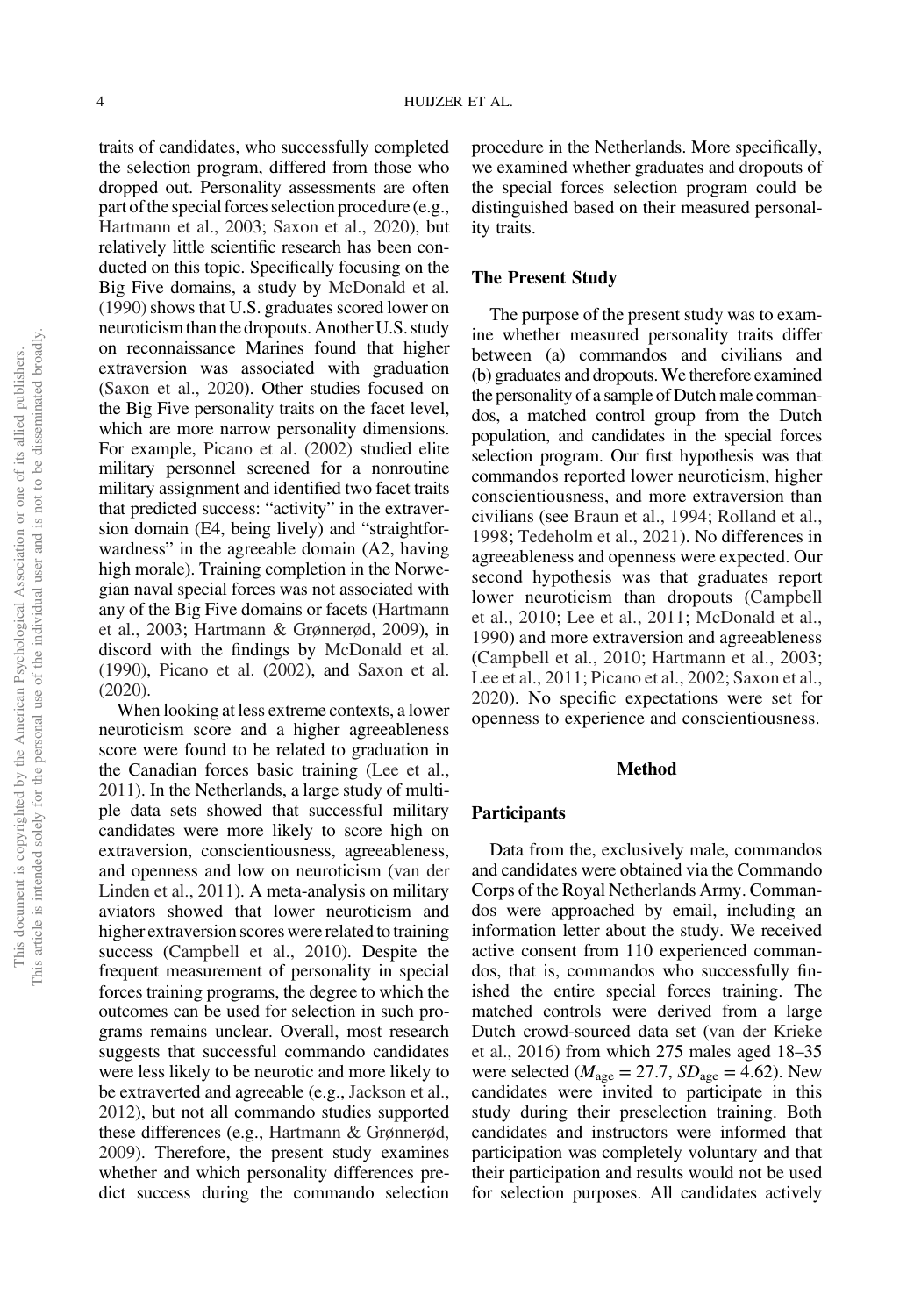consented to participate in the study and the procedure was approved by the institutional review board with code PSY-1920-S-0512. Of the 223 candidates who started the selection period, 53 graduated ( $M_{\text{age}} = 25.2$ ,  $SD_{\text{age}} =$ 2.70) and 138 dropped out for nonmedical reasons ( $M_{\text{age}}$  = 25.9,  $SD_{\text{age}}$  = 2.96). We excluded 32 participants who dropped out for medical reasons. The selection is based on a combination of objective and subjective measures. Candidates can drop out for nonmedical reasons if they do not meet the physical requirements at any point during the selection, if they are caught in an offense such as stealing, or if the instructors unanimously agree that a person is unfit to become an operator. Furthermore, the sample sizes were limited by the number of participating operators and the number of candidates who started the selection in the period in which we collaborated with the army. Given the sensitivity of the samples that we studied, more detailed descriptions were not provided.

#### Procedure

For both the commandos and candidates, participation occurred via our Your Special Forces platform (https://yourspecialforces.nl), which was specifically built for the purpose of the research project. The commandos received instructions and credentials via email and were invited to participate in the questionnaire during their work hours. For the candidates, data collection took place at the training camp. In the first week of the selection, participants completed the assessments using tablets in a large room which was set up like a traditional classroom. Once participants entered the room, they were informed about the consent procedure, study goal, and that participation would not affect their graduation chances. We provided the participants with a pseudo-anonymous username. After logging in with their usernames, the participants accessed multiple questionnaires including the personality questionnaire and received as much time as they needed to fill it in. Most participants finished within 1 hr. The matched sample of Dutch civilians completed their questionnaires online via the HowNutsAreTheDutch platform at their own time and convenience (see van der Krieke et al., 2016, for details). Both the commandos and civilians could use a digital device of their own choosing.

# **Measures**

The commandos and candidates completed the Dutch version of the NEO Personality Inventory-3 (NEO-PI-3; Hoekstra & De Fruyt, 2014), which captures the Big Five personality domains with 240 items, each rated on a 5-point Likert scale ranging from 1 (*strongly disagree*) to 5 (*strongly agree*). The questionnaire contains 48 items per domain and this is further split into eight items per facet (6 facets per domain). The NEO-PI-3 was chosen due to its high reliability and validity and its prevalence in military personality research. The validity of the English version has been shown in multiple settings (e.g., Costa et al., 2008; De Fruyt et al., 2009; Egger et al., 2003). Furthermore, the reliability and validity of this instrument are thoroughly assessed by the Dutch Committee on Tests and Testing (COTAN), across different norm groups (including 594 male civilians and 339 civilians between 23 and 35 years of age, see Hoekstra & De Fruyt, 2014, for details). As an additional check of the validity in our sample, we conducted an exploratory structural equation modeling (ESEM) analysis, which combines the exploratory and confirmatory factor analyses (Marsh et al., 2014). The ESEM model is accepted with a reasonable fit ( $p < .05$ , comparative fit index  $[CFI] = 0.89$ , Tucker–Lewis index  $[TLI] =$ 0.83, root-mean-square error of approximation  $[RMSEA] = 0.07$ ; Marsh, 2007, p. 785; see Table S2 in the Supplemental Material for more information). The internal reliability of the scale was good, with a McDonald's ω coefficient of 0.87 and a 95% bootstrapped confidence interval ranging from 0.80 to 0.93 as calculated via the psych package (Revelle, 2015). The Dutch civilians completed the shortened NEO Five-Factor Inventory [NEO-FFI] (60 items), which was derived from the more comprehensive NEO-PI-3 (van der Krieke et al., 2016).

#### Analyses

To examine whether commandos differed in their personality traits from matched civilians (Hypothesis 1) and whether graduates differed from dropouts (Hypothesis 2), we fitted a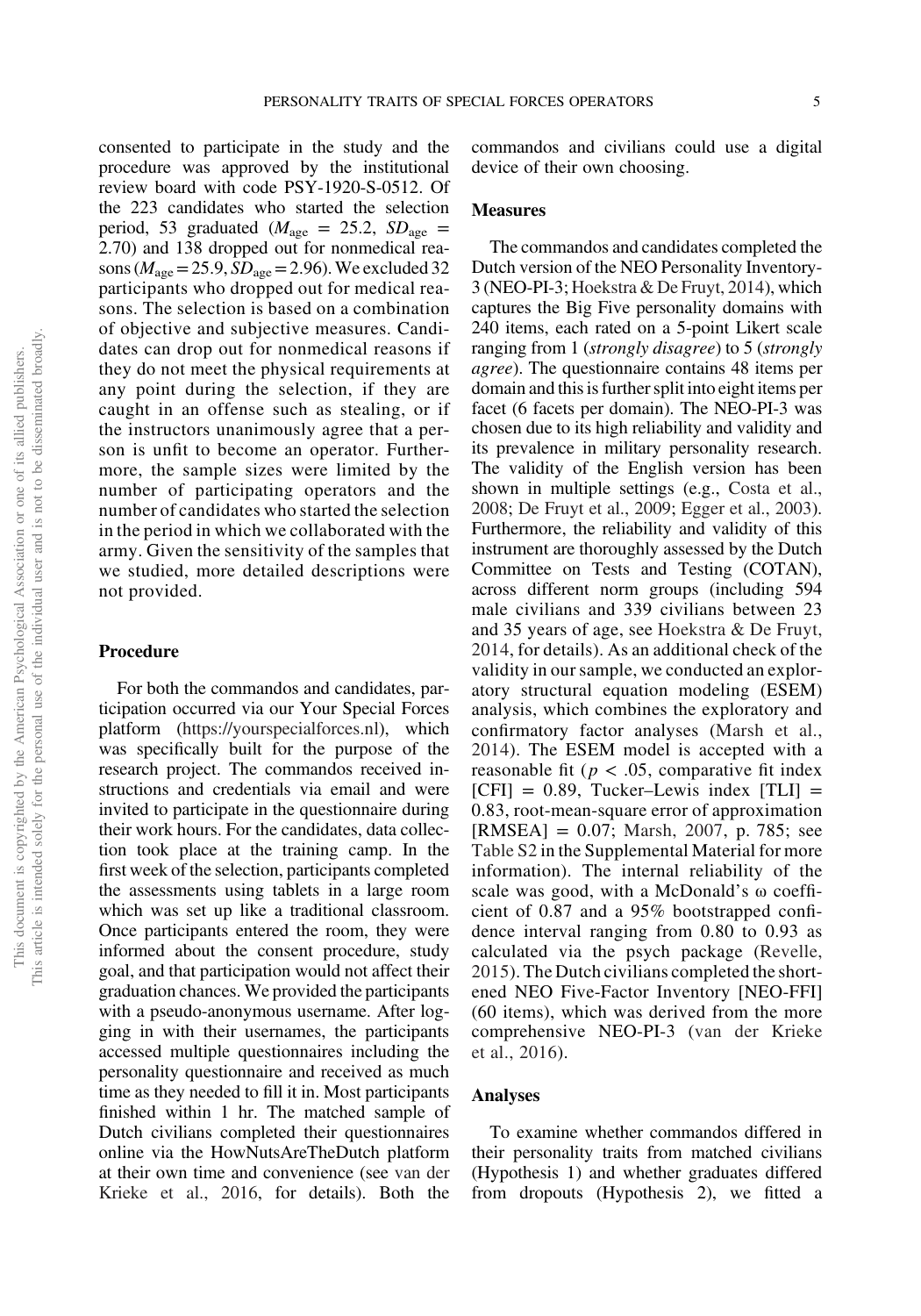multilevel Bayesian model and  $t$  tests.<sup>1</sup> With two groups and five personality domains per research question, we performed Bayesian analyses to avoid the multiple comparison problem, which leads to overestimation of effect sizes or estimating them to be in the wrong direction (Gelman, 2018). We interpreted the posterior model probabilities directly (McElreath, 2020; Tendeiro & Kiers, 2019). Bayesian techniques also allow us to conclude that there is no effect, which is an additional benefit over classical hypothesis testing (Gelman et al., 2012). We used a multilevel model with partial pooling which is a regularization technique that allows the model to combine information from different groups and reduces the chances of detecting false-positive results (McElreath, 2020). In our study, the Bayesian approach estimates the population parameters directly which, in our case, are the population means.We defined and fitted the models using the Julia programming language (Bezanson et al., 2017) with the Bayesian inference package Turing.jl (Ge et al., 2018). The model is defined as

$$
\alpha \sim \text{Normal} (144, 15)
$$
\n
$$
\sigma \sim \text{Cauchy} (0, 2)
$$
\n
$$
\alpha_{group[i]} \sim \text{Normal} (\alpha, \sigma)
$$
\n
$$
\mu_i = \alpha_{group[i]}
$$
\n
$$
S_i \sim \text{Normal} (\mu_i, \sigma),
$$

where  $S_i$  denotes the personality score for participant *i*. Here, we set the prior for  $\alpha$  to 144, which is in the middle of the lower and upper bound of the scoring range. Specifically, the number is obtained  $via (240 – 48)/2 + 48 = 144$ . This model assumes that all groups should look similar. Arguably, this common mean α (partial pooling) will favor solutions where differences between groups are minimized. Hence, as a validity check of our Bayesian analysis, wefitted *t* tests. The benefit of the *t* testsis that they can be compared to existing literature more easily and are more familiar to many readers. In this study, we considered the Bayesian results as leading and, therefore, used the *t* tests as a backup. Note that both our Bayesian model and the *t* test compare the means of different groups. Also, the Bayesian model is expected to be more conservative due to partial pooling.

For the *t* tests, the statistical power is as follows. For Hypothesis 1, the most suitable source for estimating the expected effect size compares counterterrorism police officers to civilians. The Cohen's *d* scores on the Neuroticism,

Extraversion, Openness, Agreeableness and Conscientiousness (NEOAC) dimensions were −0.7, 0.7, 0, 0.2, and 0.4, respectively (Tedeholm et al., 2021). Based on this, we expect an effect size of around 0.5 which gives a power of  $d \approx 0.96$ (Champely et al., 2017). For Hypothesis 2, we can leverage a related meta-analysis for an estimate of the effect size: The true validity for neuroticism and extraversion in a meta-analysis on military aviation training success is estimated to be  $r = -0.25$  and  $r = 0.17$ , respectively (Campbell et al., 2010). In terms of Cohen's *d*, this is  $d \approx -0.52$  and  $d \approx 0.34$ , respectively (Hunter & Schmidt, 2004, Equation 7.11). Given such a medium Cohen's *d* effect size of 0.4, the power for the comparison of graduates and dropouts (Hypothesis 2) is  $d \approx 0.69$ .

We report Bayesian distribution estimates and credible intervals that show probabilistic uncertainty in the parameter value. This differs from the frequentist confidence interval and the uncertainty about whether it contains the true value. Also, we provided standardized group differences by means of Cohen's *d* and interpreted effect sizes as very small to small (below 0.20), small to medium (0.20–0.50), medium to large (0.50–0.80), or large to very large (0.80 and higher; Sawilowsky, 2009). As a reference, the average Pearson correlation coefficient between personality and important life outcomes is*r*=0.22 (95%CI [0.18, 0.29],Richard et al., 2003; Soto, 2019) up to  $r = 0.30$  with other (nontest) behaviors (Caspi & Shiner, 2006; Saucier & Goldberg, 1998), thus small to moderate effects. The code and data to reproduce the results will be made publicly available at the Open Science Framework and can be accessed at https://osf.io/ysfu6 (Huijzer et al., 2022).

#### Results

Since Bayesian samplers start at a random point, the results can vary when doing multiple runs, that is, run multiple chains. Following common practice (McElreath, 2020), three chains

<sup>&</sup>lt;sup>1</sup> Latent profile analyses (LPA) were considered as well, upon request by our reviewer, but appeared less suited given the sample size. Since we calculated the results, we have added them in Table S3. For LPA, one of the best information criteria is the Bayesian information criterion (BIC) according to Nylund et al. (2007). In accordance with the results reported, the BIC metric indicated that the two-profile model (graduates vs. dropouts or commandos vs. controls) is suitable for our data.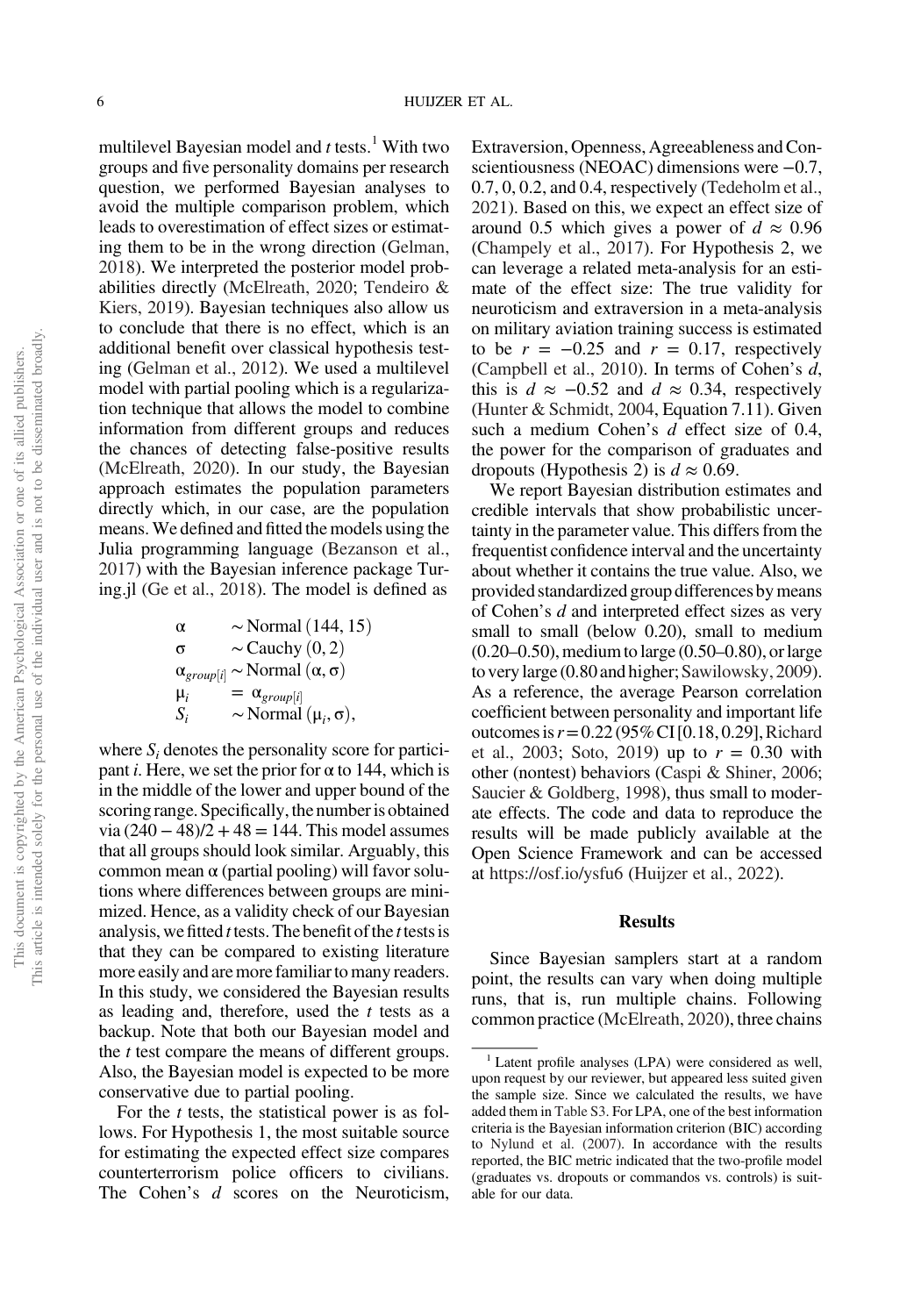were run and their results were consistent. We also checked stationarity and good mixing by visually inspecting graphs of the posterior samples. In Figures 2 and 3, the posterior distributions show the aggregated results from the chains. The results for the *t* tests are described in the text below, together with the results for the first and second hypotheses. The descriptives are shown inTable 2.

## Hypothesis 1—Commandos Versus Controls

First, we examined whether commandos differed in their Big Five personality traits from civilians. We fitted Bayesian models (Figure 2) and performed *t* tests (described in the text). In line with Hypothesis 1, these models demonstrate that commandos score lower than civilians on neuroticism,  $t_{(383)} = -5.15$ ,  $p < .001$ ,  $d = -0.58$ , with a medium to large effect size and higher on conscientiousness,  $t_{(383)} = 4.01$ ,  $p < .001$ ,  $d =$ 0.45, with a small to medium effect size. Commandos also score lower on openness than civilians,  $t_{(383)} = −10.1, p < .001, d = −1.13$ , with a large to very large effect size. There were no clear differences between the groups for extraversion,  $t_{(383)} = 1.30, p = .19, d = 0.15,$  and agreeableness,







*Note.*  $N =$  neuroticism;  $E =$  extraversion;  $O =$  openness;  $A =$  agreeableness;  $C =$  conscientiousness. The small vertical bars in the posterior distributions show the 95% credible interval. See the online article for the color version of this figure.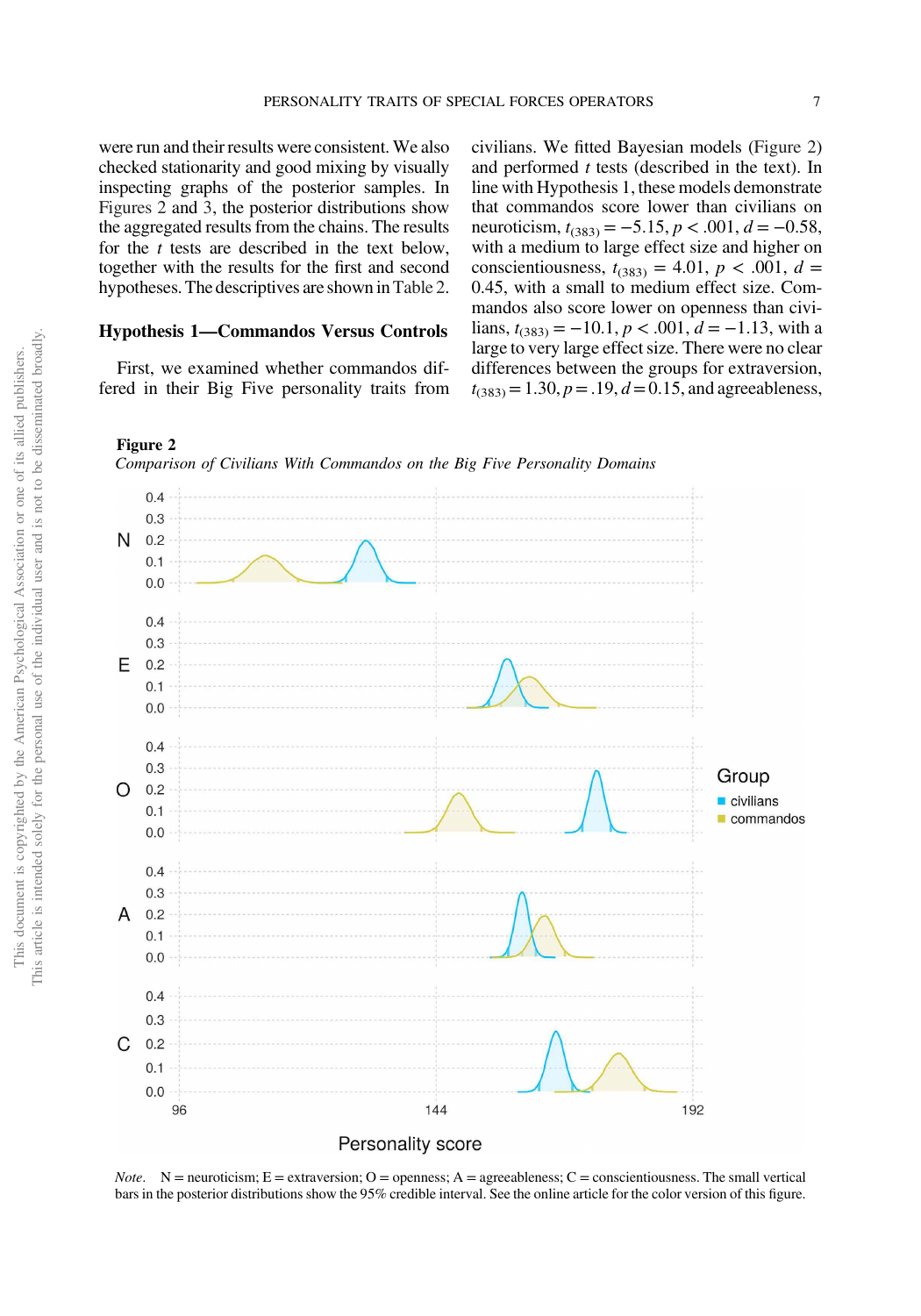$t_{(383)} = 1.69, p = .09, d = 0.19$ , with both a very small to small effect size.

## Hypothesis 2—Graduates Versus Dropouts

To examine whether commando graduates differed in their Big Five personality traits from dropouts, we again fitted a Bayesian model (Figure 3) and performed *t* tests (described in the text). In contrast with Hypothesis 2, none of the results were significant. Yet, the clearest effect size differences are visible for neuroticism and conscientiousness, where graduates score lower

than dropouts on neuroticism,  $t_{(189)} = -1.71$ ,  $p =$ .09, *d*=−0.27, with a small to medium effect size. For conscientiousness, graduates score higher,  $t_{(189)} = 1.51$ ,  $p = .13$ ,  $d = 0.24$ , with a small to medium effect size. Smaller effect sizes were visible for the other domains, namely openness,  $t_{(189)} = -0.14$ ,  $p = .89$ ,  $d = 0.02$ , with a very small to small effect size, extraversion,  $t_{(189)} = 1.04$ ,  $p = .30, d = 0.17$ , with a very small to small effect size and agreeableness,  $t_{(189)} = 0.49$ ,  $p = .63$ ,  $d = 0.08$ , with a very small to small effect size.

To derive a more nuanced insight into commando personalities, we subsequently examined



*Note.* N = neuroticism; E = extraversion; O = openness; A = agreeableness; C = conscientiousness. The small vertical bars in the posterior distributions show the 95% credible interval. See the online article for the color version of this figure.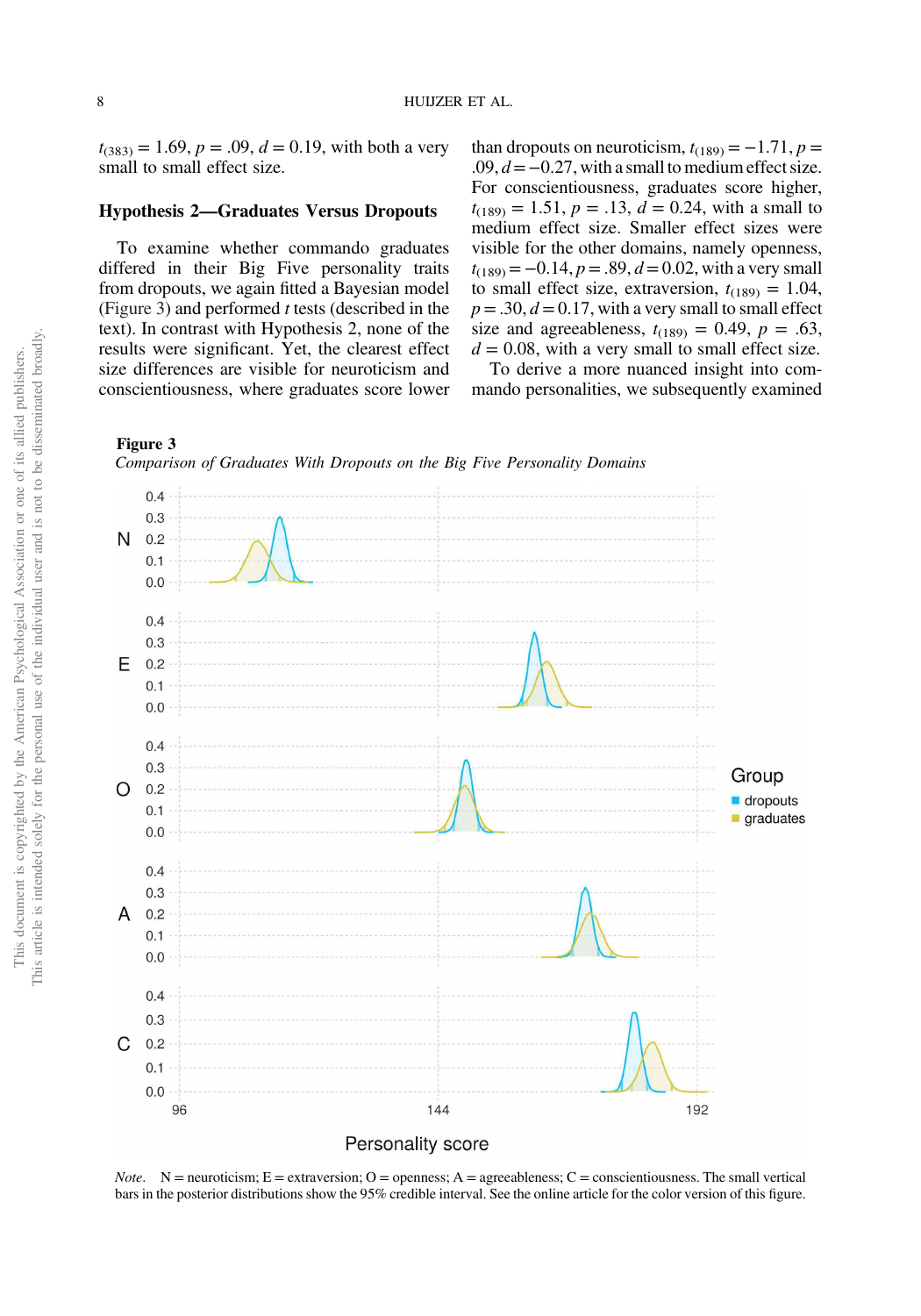|                        | Commandos    | Civilians    | Graduates    | <b>Dropouts</b><br>138 |
|------------------------|--------------|--------------|--------------|------------------------|
| Number of participants | 110          | 275          | 53           |                        |
|                        | M(SD)        | M(SD)        | M(SD)        | M(SD)                  |
| Neuroticism            | 111.9(16.7)  | 130.9 (37.2) | 110.3(15.5)  | 114.6 (15.4)           |
| Extraversion           | 161.6(12.8)  | 157.4(33.1)  | 164.3(11.0)  | 161.9 (14.9)           |
| <b>Openness</b>        | 148.2 (14.9) | 174.1(25.2)  | 148.9 (13.2) | 149.2 (13.9)           |
| Agreeableness          | 164.2(13.4)  | 160.1(24.1)  | 172.5(13.9)  | 171.4 (14.4)           |
| Conscientiousness      | 178.3 (15.6) | 166.4(29.3)  | 183.9 (14.5) | 180.5 (13.6)           |

Table 2

*Descriptive Statistics for Commandos, Graduates, Dropouts, and Civilians*

*Note.* Civilians refers to a male sample from the general Dutch population matched to the commandos on age and education.

differences between commandos and matched controls in 30 more specific facet traits, generally thought to be informative when predicting consequential outcomes (Steward et al., 2021). We refrain from an interpretation of the facet differences between commandos and civilians because none was significant in our models (all *d* below 0.30 and  $p$  above .07), see Table S1 in the Supplemental Material for details. Finally, we explored whether graduates and dropouts differed in more specific facet traits, no significant differences were detected (see Table S1 for details).

#### Discussion

This study was aimed to investigate (a) personality differences between experienced commandos and civilian controls and (b) whether and how personality traits distinguished graduates from dropouts during the selection period. To investigate the hypotheses, a large-scale study was conducted in collaboration with the Royal Netherlands Army. Our key observation was, first, that the group of commandos was less neurotic, more conscientious, and markedly less open to experience than civilians matched on age and education. Second, successful candidates tend to report lower neuroticism and higher conscientiousness. The other personality traits showed inconsistent results, and more nuanced facet traits did not differ between graduates and dropouts.

#### Hypothesis 1—Commandos Versus Controls

In line with our first hypothesis, the commandos scored lower on neuroticism and higher on conscientiousness compared to matched civilian controls. This pattern is in accordance with studies of more experienced U.S. Navy SEALs

(Braun et al., 1994) and Swedish counterterrorism intervention police officers versus Swedish civilians (Tedeholm et al., 2021). For extraversion, we found no evidence to support, nor to reject, the idea that operators are more extraverted than civilians. Although the direction of the effect that we found is in accordance with previous research, Braun et al. (1994) and Tedeholm et al. (2021) found clearer evidence that U.S. Navy SEALs score higher on extraversion than less experienced SEALs, and that counterterrorism intervention police officers score higher on extraversion than civilians, respectively. For agreeableness, we had no specific expectations and also found no meaningful differences between commandos and controls.

Our analysis provided strong evidence for a marked difference in openness to experience between commandos and matched controls, a novel contribution to the literature on personnel selection and military psychology. This result suggests that, compared to civilians, commandos prefer routines, consistency, traditions, and familiarity, and approach new things with great caution and are less likely to be overwhelmed by emotions (Larsen et al., 2020). Openness also differed between French military candidates and general students (Rolland et al., 1998) and between German students who decided to join the military or not (Jackson et al., 2012). Contrarily, a comparison of counterterrorism intervention unit police officers and civilians showed trivial differences in openness (Tedeholm et al., 2021). Compared to previous research, it seems that the civilians in our sample score higher on openness than the control groups and the commandos score lower than the military groups (to see this, compare Figures 1 and 2). This may be due to the nature of our matched control group, which comprised relatively young men who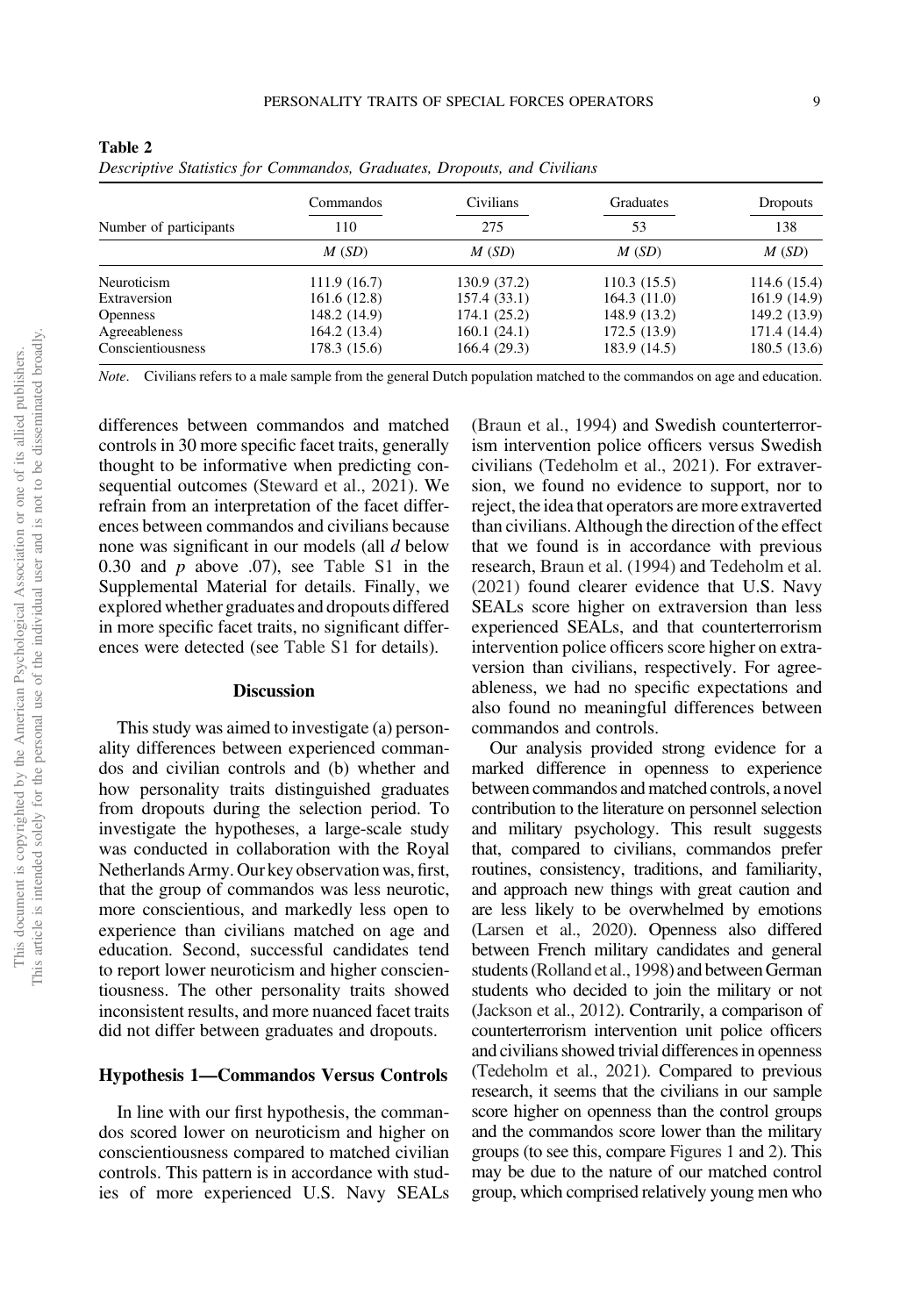voluntarily participated in an online questionnaire (Marcus & Schütz, 2005).

Finally, our results are partly in line with the study of multiple military data sets by van der Linden et al. (2011) who concluded that successful military candidates in general were more likely to score low on neuroticism and high on extraversion, conscientiousness, agreeableness, and openness.

#### Hypothesis 2—Graduates Versus Dropouts

For the comparison between graduates and dropouts, the results were less evident. This is likely to be caused by the homogeneity of the group in combination with the limited statistical power. Interestingly, as with the comparison between commandos and controls, the clearest patterns were found in neuroticism and conscientiousness. For neuroticism, our results suggest that graduates score lower on neuroticism than dropouts, which were in the hypothesized direction. This result is also in line with the study by McDonald et al. (1990) on U.S. Navy SEAL candidates, which showed that graduates were less neurotic than those who did not graduate. Similarly, in a study on Canadian Forces basic training, it was found that lower neuroticism was associated with training success (Lee et al., 2011). Furthermore, a meta-analysis concluded that lower neuroticism predicted military aviation training success (Campbell et al., 2010). People with lower neuroticism scores tend to experience lower subjective threat, impulsivity, vulnerability to stress, and anxiety, which may be important characteristics to become a commando.

For conscientiousness, the result was in the hypothesized direction, but was not significant. A stronger pattern was found in a study on Navy SEALs who found that more experienced SEALs score higher on conscientiousness (Braun et al., 1994). We also found that graduates scored on average half a standard deviation higher on extraversion than dropouts. A clearer difference has previously been reported in a meta-analysis on military aviators (Campbell et al., 2010), a study with Navy SEALs (Hartmann et al., 2003), and a study with reconnaissance marines (Saxon et al., 2020). A likely explanation for these results is that extraverted people are more prone to seek excitement, be active, and take risks, all of which are important qualities for commandos (Keinan et al., 1984; Steward, 2017).

Contrary to our hypothesis and previous research, we did not find that graduates score higher on agreeableness (Campbell et al., 2010; Hartmann et al., 2003; Saxon et al., 2020). A possible explanation for the difference between previous findings and our outcomes is the lower power of our study or that the trait agreeableness contains facets that can be positive as well as negative for a commando. For example, having high trust and straightforwardness is important for effective teamwork (Jones & George, 1998), but being modest might not contribute to a successful mission. This observation is in line with studies of leadership that indicate that leaders tend to be extraverted and low on neuroticism, but results for agreeableness tend to be fuzzy, which suggests that a broader range of scores can be proficient strategies (Do & Minbashian, 2020; Judge et al., 2002). Finally, we did not have a hypothesis for openness to experience, and our results did not reveal a strong enough difference between the graduates and dropouts to conclude that they differ in this trait.

# Limitations and Future Directions

In our study, we used the NEO-PI-3 with 240 items for the candidates and commandos and the NEO-FFI for the civilians. This difference appeared to result in different variances in scores on personality dimensions. Indeed, upon further investigation, and comparison with other personality research, we found that the difference in variance is likely caused by the difference in length in questionnaires, and not by the group under study. In hindsight, this difference made sense because more questions imply that it is more likely that the mean score of a participant averages out, that is, that the score is less extreme. However, we do not expect that this has notably affected the conclusions. For future directions, more research is needed to investigate individual facets. Since this increases the number of comparisons one likes to make, Bayesian analyses provide an intuitive way to handle this (Gelman et al., 2012). Also, more research is needed to investigate personality *profiles* instead of personality traits. Mixed models such as latent profile analysis provide an interesting avenue in this regard (Oberski, 2016; Wanders et al., 2016, see also Table S3), assuming that model requirements such as statistical power can be met. Moreover, other factors than personality may also be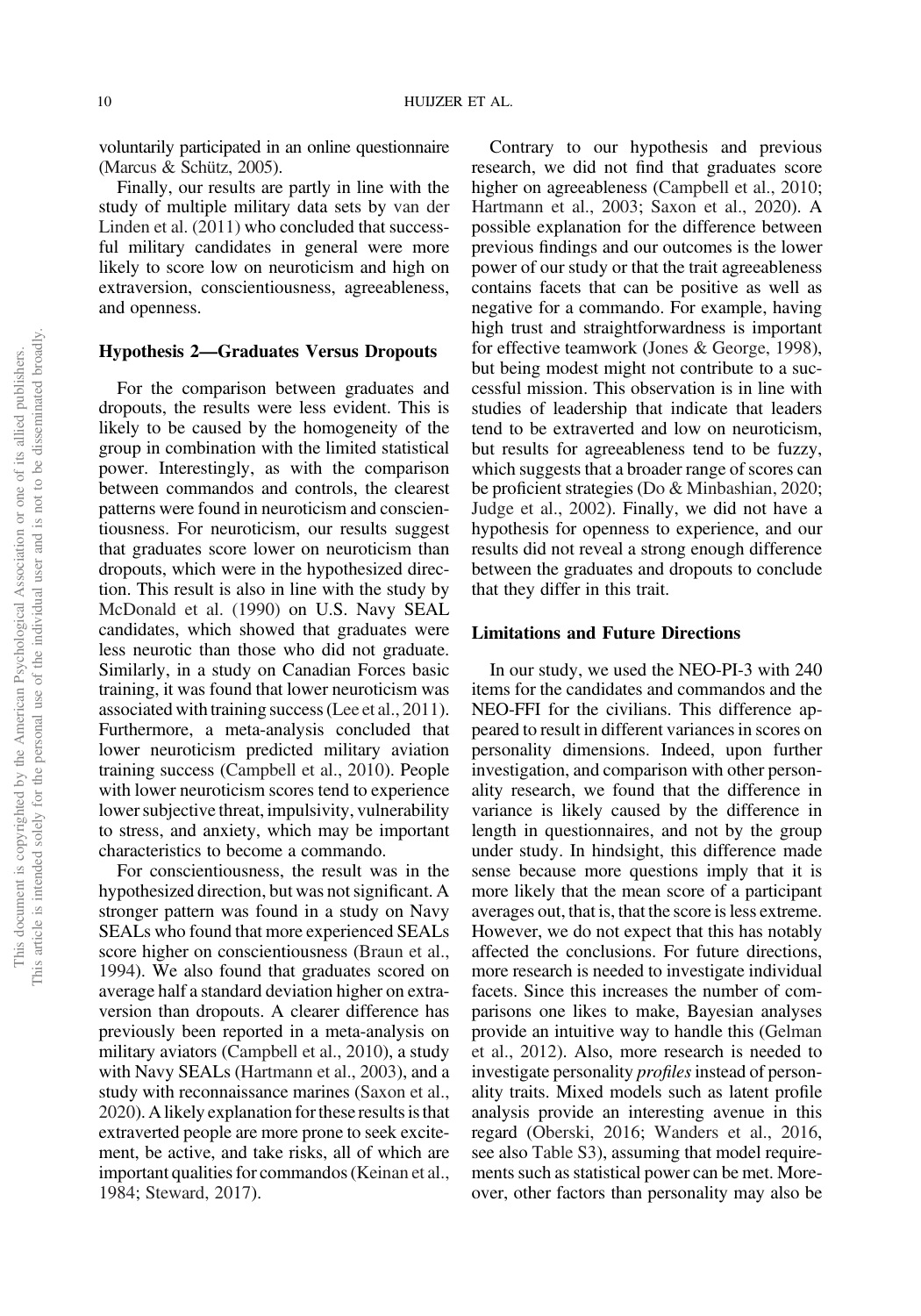important to become a commando (see Introduction section). Therefore, an important avenue is to discover not only the psychological but also the physical predictors of successful graduation in the special forces selection period (e.g., Saxon et al., 2020).

#### Conclusion

In this study, male commandos differ from a group of age-matched civilians by being less neurotic, less open to new experiences, and more conscientious. People who started the commando training showed similar differences, namely, that graduates scorelower on neuroticism and higher on conscientiousness than dropouts. Our finding that the directions are the same for both comparisons adds certainty to the effects that we have found. Given the relatively small differences between the graduates and dropouts, we would argue that a personality test would not provide a strong selection instrument by itself. This is likely due to the fact that the group of people who decide to join the commandos is quite homogeneous. Hence, for selection purposes, examining additional psychological and physical measures is an important avenue. For recruitment purposes though, the use of personality tests can provide important clues as our study showed relatively strong differences between commandos and civilians.

#### References

- Banks, L. M. (2006). The history of special operations psychological selection. In A. D. Mangelsdorff (Ed.), *Psychology in the service of national security* (pp. 83–95). American Psychological Association.
- Bezanson, J. E. A., Karpinski, S., & Shah, V. (2017). Julia: A fresh approach to numerical computing. *SIAM Review*, *59*(1), 65–98. https://doi.org/10 .1137/141000671
- Brailey, M. (2005). *The transformation of special operations forces in contemporary con*fl*ict: Strategy, missioappes, organisation and tactics*. Land Warefare Studies Centre.
- Braun, D., Prusaczyk, W., Goforth, H., & Pratt, N. (1994). *Personality pro*fi*les of U.S. Navy sea-airland (SEAL) personnel* (tech. rep.). Naval Health Research Center.
- Campbell, J. S., Castaneda, M., & Pulos, S. (2010). Meta-analysis of personality assessments as predictors of military aviation training success. *The International Journal of Aviation Psychology*, *20*(1), 92–109. https://doi.org/10.1080/10508410903415872
- Caspi, A., & Shiner, R. (2006). Personality development. In E. N. Hobokon, Ed., *Handbook of child psychology*. Wiley.
- Champely, S., Ekstrom, C., Dalgaard, P., Gill, J., Weibelzahl, S., Anandkumar, A., Ford, C., Volcic, R., & DeRosario, H. (2017). *pwr: Basic functions for power analysis* (R package version 1.1–2). https://cran.r-project.org/package=pwr
- Costa, P. T., Jr., McCrae, R. R., & Martin, T. A. (2008). Incipent adult personality: The NEO-PI-3 in middle-school-aged children. *British Journal of Developmental Psychology*, *26*(1), 71–89. https:// doi.org/10.1348/026151007X196273
- De Fruyt, F., De Bolle, M., McCrae, R. R., Terracciano, A., Costa, P. T., Jr., & the Collaborators of the Adolescent Personality Profiles of Cultures Project. (2009). Assessing the universal structure of personality in early adolescence: The NEO-PI-R and NEO-PI-3 in 24 cultures. *Assessment*, *16*(3), 301–311. https:// doi.org/10.1177/1073191109333760
- Do, M. H., & Minbashian, A. (2020). Higher-order personality factors and leadership outcomes: A meta-analysis. *Personality and Individual Differences*, *163*, Article 110058. https://doi.org/10.1016/ j.paid.2020.110058
- Egger, J. I., De Mey, H. R., Derksen, J. J., & van der Staak, C. P. (2003). Cross-cultural replication of the five-factor model and comparison of the NEO-PI-R and MMPI-2 PSY-5 scales in a Dutch psychiatric sample. *Psychological Assessment*, *15*(1), 81–88. https://doi.org/10.1037/1040-3590.15.1.81
- Fountoulakis, K. N., Siamouli, M., Moysidou, S., Pantoula, E., Moutou, K., Panagiotidis, P., Kemeridou, M., Mavridou, E., Loli, E., Batsiari, E., & McCrae, R. (2014). Standardization of the NEO-PI-3 in the Greek general population. *Annals of General Psychiatry*, *13*(1), Article 36. https:// doi.org/10.1186/s12991-014-0036-9
- Ge, H., Xu, K., & Ghahramani, Z. (2018). Turing: A language for flexible probabilistic inference. In A. Storkey & F. Perez-Cruz (Eds.), *Proceedings of Machine Learning Research, Vol. 84. Proceedings of the Twenty-First International Conference on Arti*fi*cial Intelligence and Statistics (AISTATS; pp. 1682*–*1690)*.
- Gelman, A. (2018). The failure of null hypothesis significance testing when studying incremental changes, and what to do about it. *Personality and Social Psychology Bulletin*, *44*(1), 16–23. https:// doi.org/10.1177/0146167217729162
- Gelman, A., Hill, J., & Yajima, M. (2012). Why we (usually) don't have to worry about multiple comparisons. *Journal of Research on Educational Effectiveness*, *5*(2), 189–211. https://doi.org/10 .1080/19345747.2011.618213
- Hartmann, E., & Grønnerød, C. (2009). Rorschach variables and Big Five scales as predictors of military training completion: A replication study of the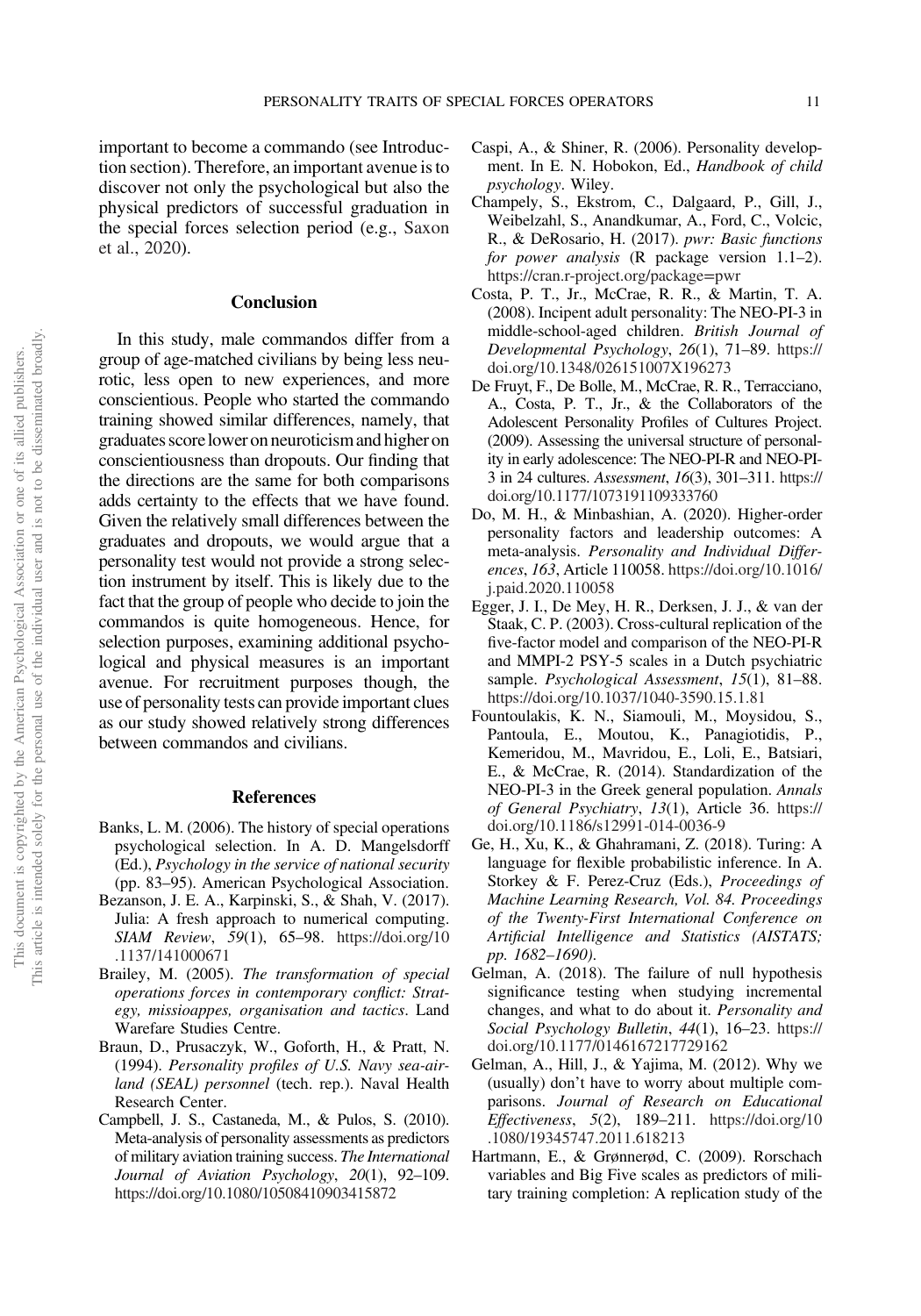selection of candidates to the naval special forces in Norway. *Journal of Personality Assessment*, *91*(3), 254–264. https://doi.org/10.1080/00223 890902794309

- Hartmann, E., Sunde, T., Kristensen, W., & Martinussen, M. (2003). Psychological measures as predictors of military training performance. *Journal of Personality Assessment*, *80*(1), 87–98. https:// doi.org/10.1207/S15327752JPA8001\_17
- Hoekstra, H., & De Fruyt, F. (2014). *NEO-PI-3 en NEO-FFI-3: Persoonlijkheidsvragenlijsten: Handleiding*. Hogrefe.
- Huijzer, R., Jeronimus, B. F., Reehoorn, A., Blaauw, F. J., Baatenburg de Jong, M., de Jonge, P., & Hartigh, R. J. R. (2022). *Personality traits of special forces operators*. Open Science Framework. https:// osf.io/ysfu6
- Hunter, J. E., & Schmidt, F. L. (2004). *Methods of meta-analysis: Correcting error and bias in research* fi*ndings* (2nd ed.). Sage Publications. https://doi.org/10.4135/9781412985031
- Jackson, J. J., Thoemmes, F., Jonkmann, K., Lüdtke, O., & Trautwein, U. (2012). Military training and personality trait development: Does the military make the man, or does the man make the military?. *Psychological Science*, *23*(3), 270–277. https:// doi.org/10.1177/0956797611423545
- John, O., Robins, R., & Pervin, L. (2010). *Handbook of personality: Theory and research*. Guilford Press.
- Jones, G., & George, J. (1998). The experience and evolution of trust: Implications for cooperation and teamwork. *Academy of Management Review*, *23*(3), 531–546. https://doi.org/10.5465/amr.1998.926625
- Judge, T. A., Bono, J. E., Ilies, R., & Gerhardt, M. W. (2002). Personality and leadership: A qualitative and quantitative review. *Journal of Applied Psychology*, *87*(4), 765–780. https://doi.org/10.1037/ 0021-9010.87.4.765
- Keinan, G., Meir, E., & Gome-Nemirovsky, T. (1984). Measurement of risk takers' personality. *Psychological Reports*, *55*(1), 163–167. https://doi.org/10 .2466/pr0.1984.55.1.163
- King, G., & Nielsen, R. (2019). Why propensity scores should not be used for matching. *Political Analysis*, *27*(4), 435–454. https://doi.org/10.1017/pan.2019.11
- Larsen, R., Buss, D., Wismeijer, A. A. J., Song, J., van den Berg, S. M., & Jeronimus, B. F. (2020). *Personality psychology, domains of knowledge about human nature*. McGraw-Hill.
- Lee, J. E., McCreary, D. R., & Villeneuve, M. (2011). Prospective multifactorial analysis of Canadian Forces basic training attrition. *Military Medicine*, *176*(7), 777–784. https://doi.org/10.7205/MILME D-D-10-00375
- Marcus, B., & Schütz, A. (2005). Who are the people reluctant to participate in research? Personality correlates of four different types of nonresponse as inferred from self- and observer ratings. *Journal*

*of Personality*, *73*(4), 959–984. https://doi.org/10 .1111/j.1467-6494.2005.00335.x

- Marsh, H. W. (2007). Application of confirmatory factor analysis and structural equation modeling in sport and exercise psychology. In G. Tenenbaum & R. C. Eklund (Eds.), *Handbook of sport psychology* (pp. 774–798). Wiley. https://doi.org/10.1002/ 9781118270011.ch35
- Marsh, H. W., Morin, A. J., Parker, P. D., & Kaur, G. (2014). Exploratory structural equation modeling: An integration of the best features of exploratory and confirmatory factor analysis. *Annual Review of Clinical Psychology*, *10*, 85–110. https://doi.org/10 .1146/annurev-clinpsy-032813-153700
- McDonald, D. G., Norton, J. P., & Hodgdon, J. A. (1990). Training success in U.S. Navy special forces. *Aviation, Space and Environmental Medicine*, *61*(6), 548–554.
- McElreath, R. (2020). *Statistical rethinking: A Bayesian course with examples in R and stan*. CRC press. https://doi.org/10.1201/9780429029608
- Nylund, K. L., Asparouhov, T., & Muthén, B. O. (2007). Deciding on the number of classes in latent class analysis and growth mixture modeling: A Monte Carlo simulation study. *Structural Equation Modeling*, *14*, 535–569.
- Oberski, D. (2016). Mixture models: Latent profile and latent class analysis. In J. Robertson & M. Kaptein (Eds.), *Modern statistical methods for HCI* (pp. 275– 287). Springer International Publishing. https:// doi.org/10.1007/978-3-319-26633-6\_12
- Ones, D. S., Dilchert, S., Viswesvaran, C., & Judge, T. A. (2007). In support of personality assessment in organisational settings. *Personnel Psychology*, *60*(4), 995–1027. https://doi.org/10.1111/j.1744- 6570.2007.00099.x
- Picano, J., Roland, R., Rollins, K., & Williams, T. (2002). Development and validation of a sentence completion test measure of defensive responding in military personnel assessed for nonroutine missions. *Military Psychology*, *14*(4), 279–298. https://doi.org/10.1207/S15327876MP1404\_4
- Revelle, W. (2015). Package "psych". *The comprehensive R archive network* [Computer software], 337, 338.
- Richard, F. D., Bond, C. F., Jr., & Stokes-Zoota, J. J. (2003). One hundred years of social psychology quantitatively described. *Review of General Psychology*, *7*(4), 331–363. https://doi.org/10.1037/ 1089-2680.7.4.331
- Rolland, J., Parker, W., & Stumpf, H. (1998). A psychometric examination of the French translations of NEO-PI-R and NEO-FFI. *Journal of Personality Assessment*, *71*(2), 269–291. https:// doi.org/10.1207/s15327752jpa7102\_13
- Saucier, G., & Goldberg, L. R. (1998). What is beyond the big five?. *Journal of Personality*, *66*(4), 495–524. https://doi.org/10.1111/1467-6494.00022